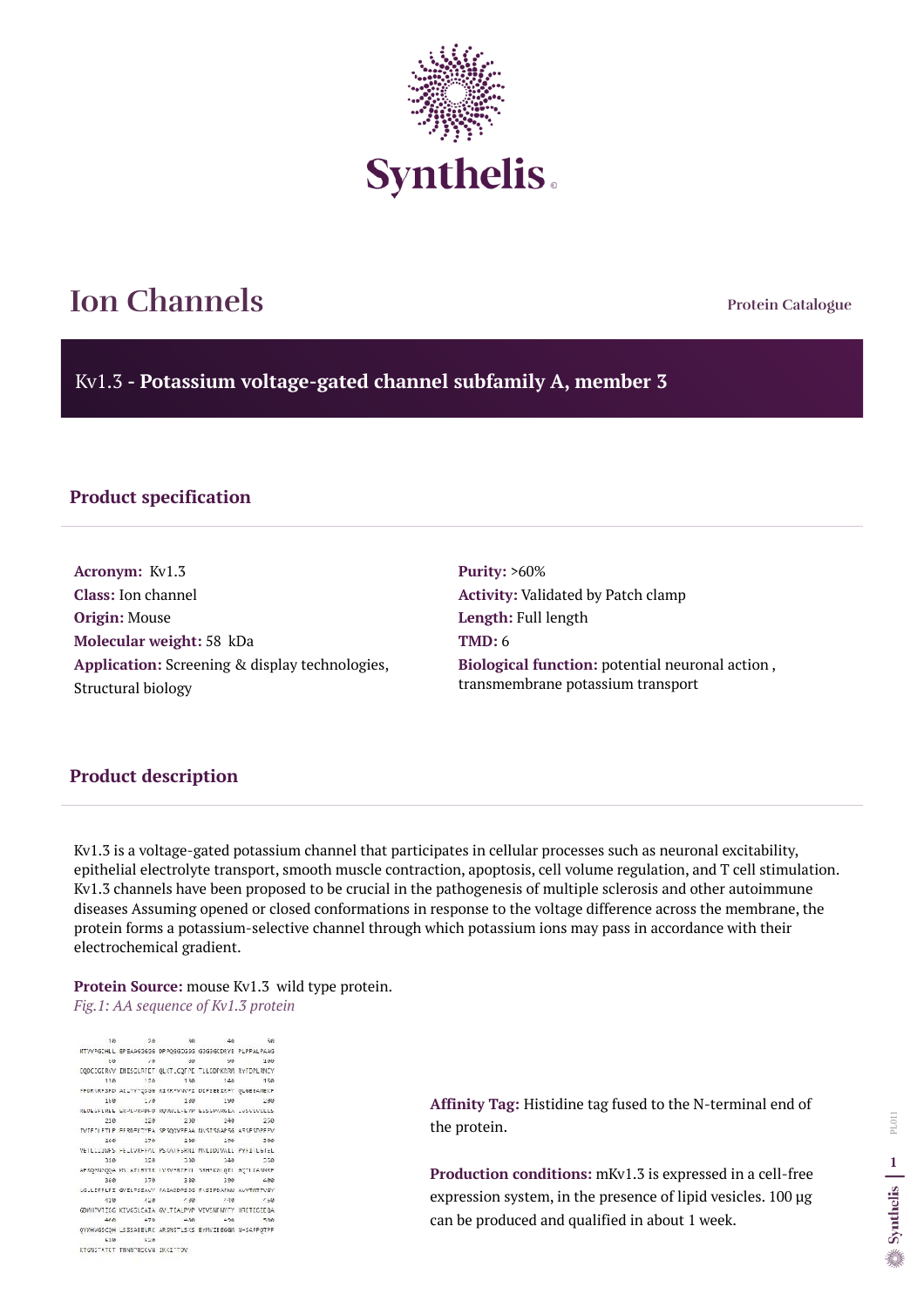#### **Methods**

The mouse potassium voltage-gated channel member 3 was expressed in Synthelis' cell-free system in the presence of lipid vesicles. The functionality of the ion channel was evaluated by measurement of the potassium channel activity using a Port-a-Patch® instrument (Nanion Technology) in presence of the ShK known blocker toxin (from the venom of the Caribbean sea anemone Stoichactis helianthus, provided by Smartox Biotechnology). **Results**

The mouse potassium voltage-gated channel member 3 was expressed in Synthelis' cell-free system in the presence of lipid vesicles. The functionality of the ion channel was evaluated by measurement of the potassium channel activity using a Port-a-Patch® instrument (Nanion Technology) in presence of the ShK known blocker toxin (from the venom of the Caribbean sea anemone *Stoichactis helianthus*, provided by Smartox Biotechnology)



#### **Potassium channel activity**

The figure 3 below shows the conductance at +50mV of a single mKv1.3 channel embedded into the lipid bilayer of liposomes



# **Assessment of the functionality**

# **Quality analysis**

**Purification procedure:** As standard, Kv1.3 proteoliposomes are purified on a sucrose gradient. Further purification steps can be added if required.

*Fig.2: Proteoliposome mKv1.3 after purification (Coomassie Blue quantification and WB identification)* 

**Purity:** Typically > 60% as determined by SDS-Page and Coomassie Blue staining.

*Figure 2: Histogram of mKv1.3 activity at +50mV in absence of drugs. The conductance of mKv1.3 was as well calculated using all point histogram of 1800 single channel events, G=98,4 ± 6 pS at +50mV. The activity showed a voltage asymmetry of the activation, with single channel activated for voltages higher than -25mV and reaching a high open probability at +50mV. Subconductance states are also observed.*

Figure 1: Single channel recording of mKv1.3 channel. The signals were acquired after incorporation of mKv1.3 proteoliposomes into Giant Unilamellar Vesicles (GUVs) previously used to form the bilayers on the Port-a-Patch. The recordings were done at 25, 50 and 100mV (only a zoom of the recording at 50mV is shown). The recording was done at room temperature in presence of 200mM KCl.